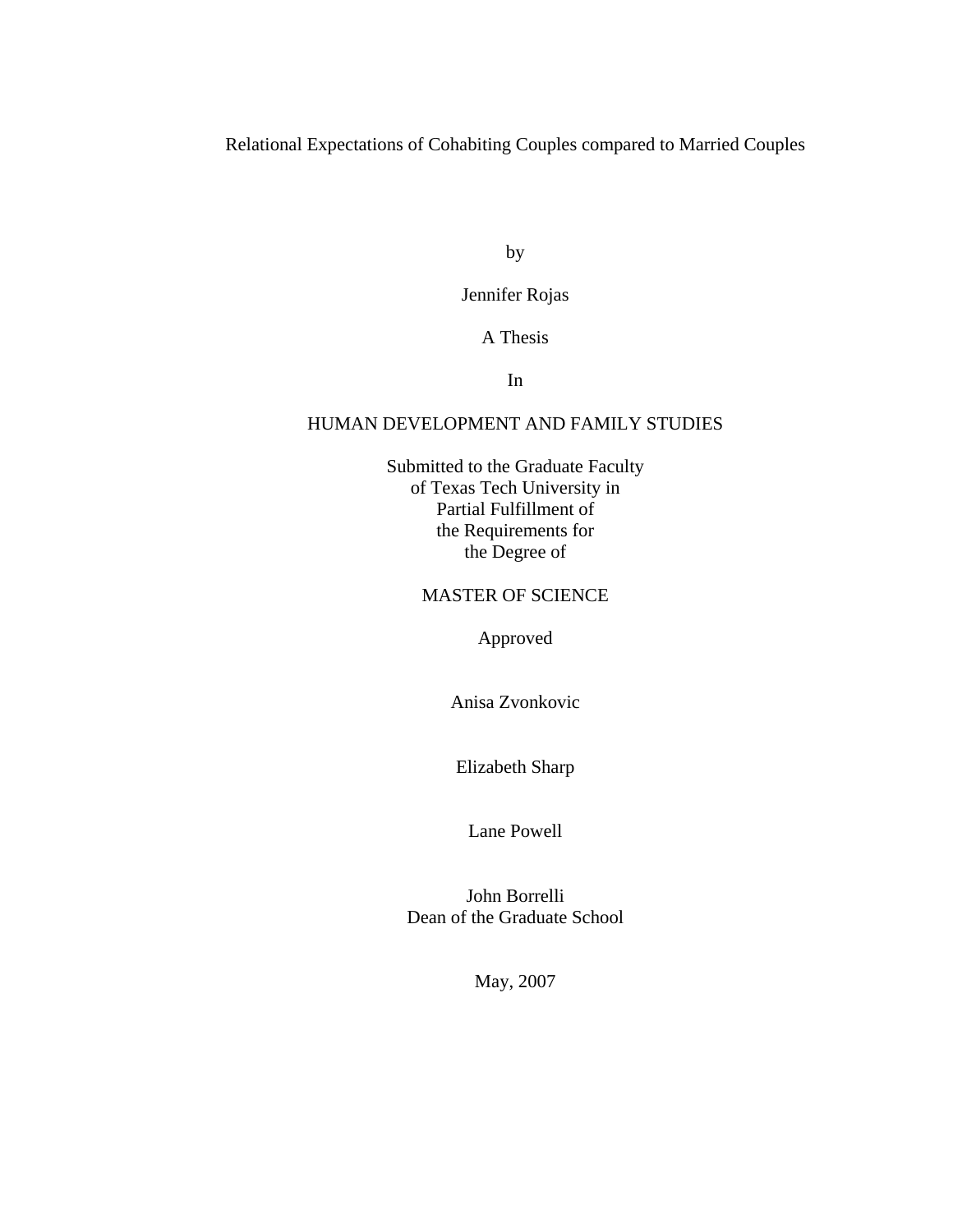Copyright 2007, Jennifer Rojas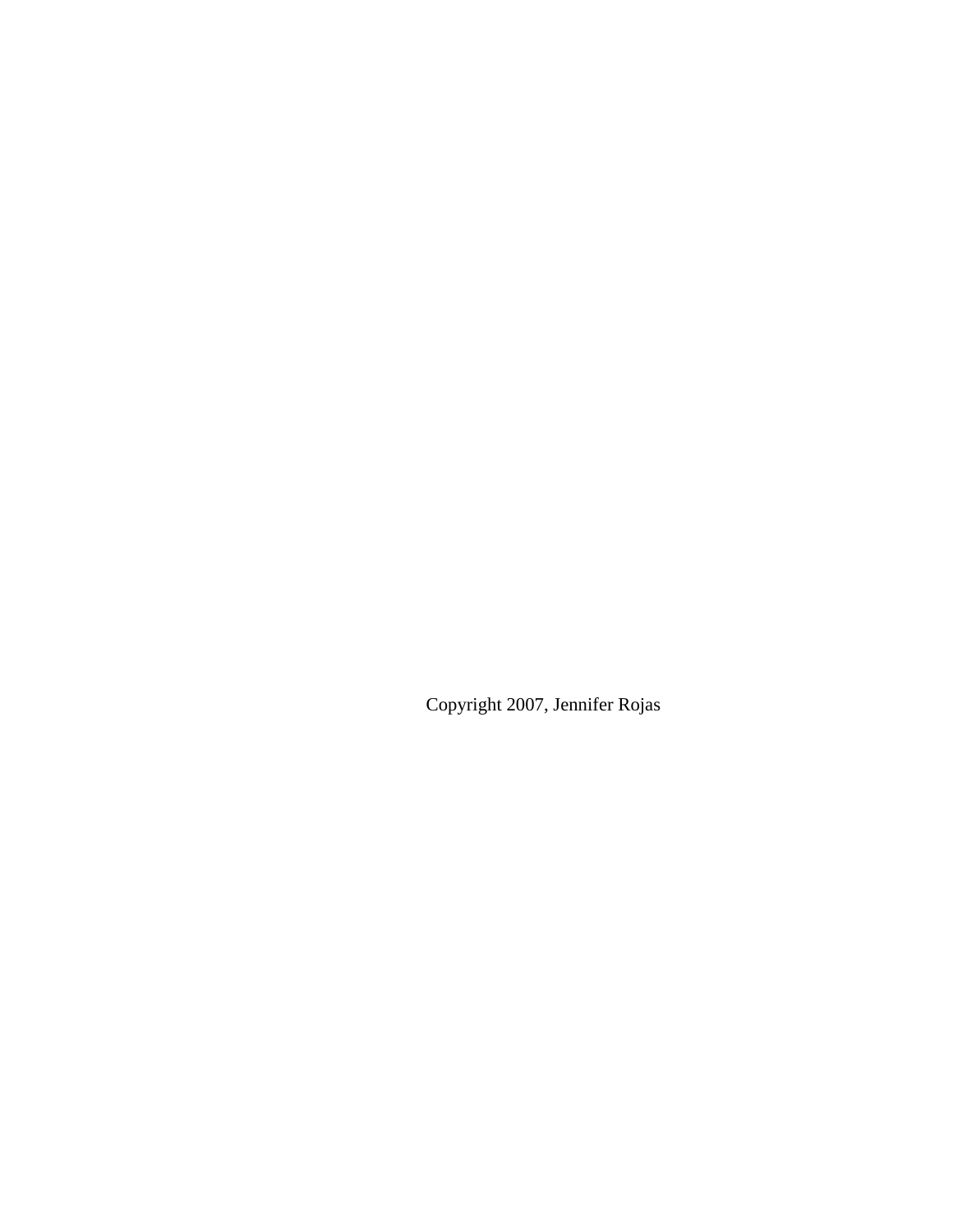#### **ACKNOWLEDGMENTS**

I would like to acknowledge each committee member for their assistance and encouragement with the writing of this thesis, Anisa M. Zvonkovic (Chair), Elizabeth A. Sharp, and Lane H. Powell. I would like to thank Dr. Zvonkovic for sharing her expertise with me throughout this entire process; thank you for the continual advice, collaboration of ideas, and your kindheartedness. Elizabeth Trejos-Castillo, for her advice, encouragement, and thoughtfulness during the final stages of my thesis, thank you for your gracious actions.

Family members and friends also deserve recognition for their support, compassion, and patience as I worked through this process. A special acknowledgment for my mother, Elizabeth Turner, for her sympathetic awareness of the difficulty and time constraints involved in the process, as well as for her words of wisdom. Thank you to my sisters Deborah Rojas and Amanda Haden for cheering me up when I felt overwhelmed and for there confidence boosting conversations. Lauren Sherley and Carol Johnston for being caring and encouraging me through the final stages of my thesis. Each family member and friend deserves acknowledgment for believing in me and being aware of the sacrifices that were made to complete this thesis.

A final acknowledgment to the 474 individuals who participated in this study; this study was possible because of these people, thank you.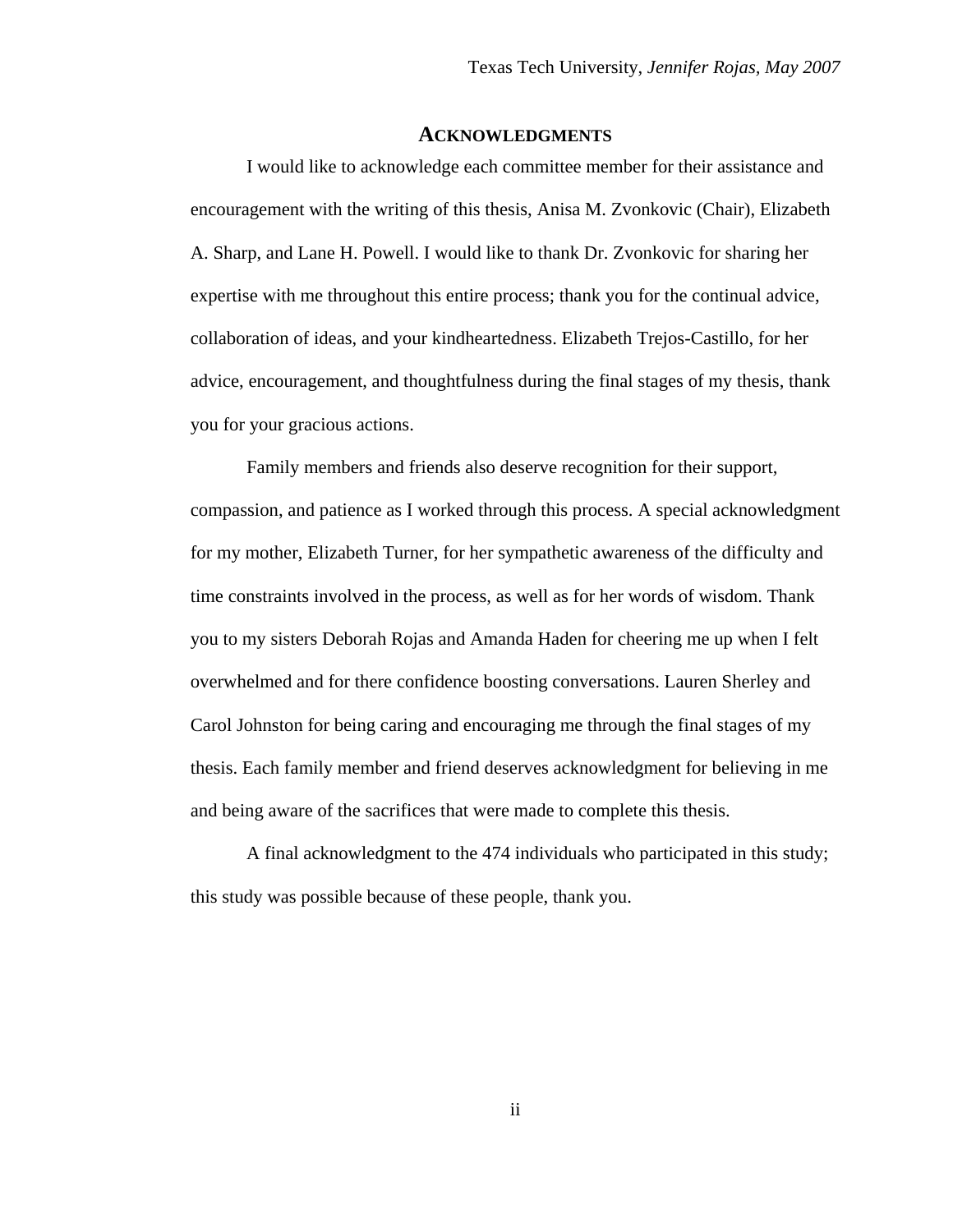## **TABLE OF CONTENTS**

| 4.1.3 Hypothesis 1: Relationship Status of Respondent Effect  39 |  |
|------------------------------------------------------------------|--|
|                                                                  |  |
|                                                                  |  |
|                                                                  |  |
|                                                                  |  |
|                                                                  |  |
|                                                                  |  |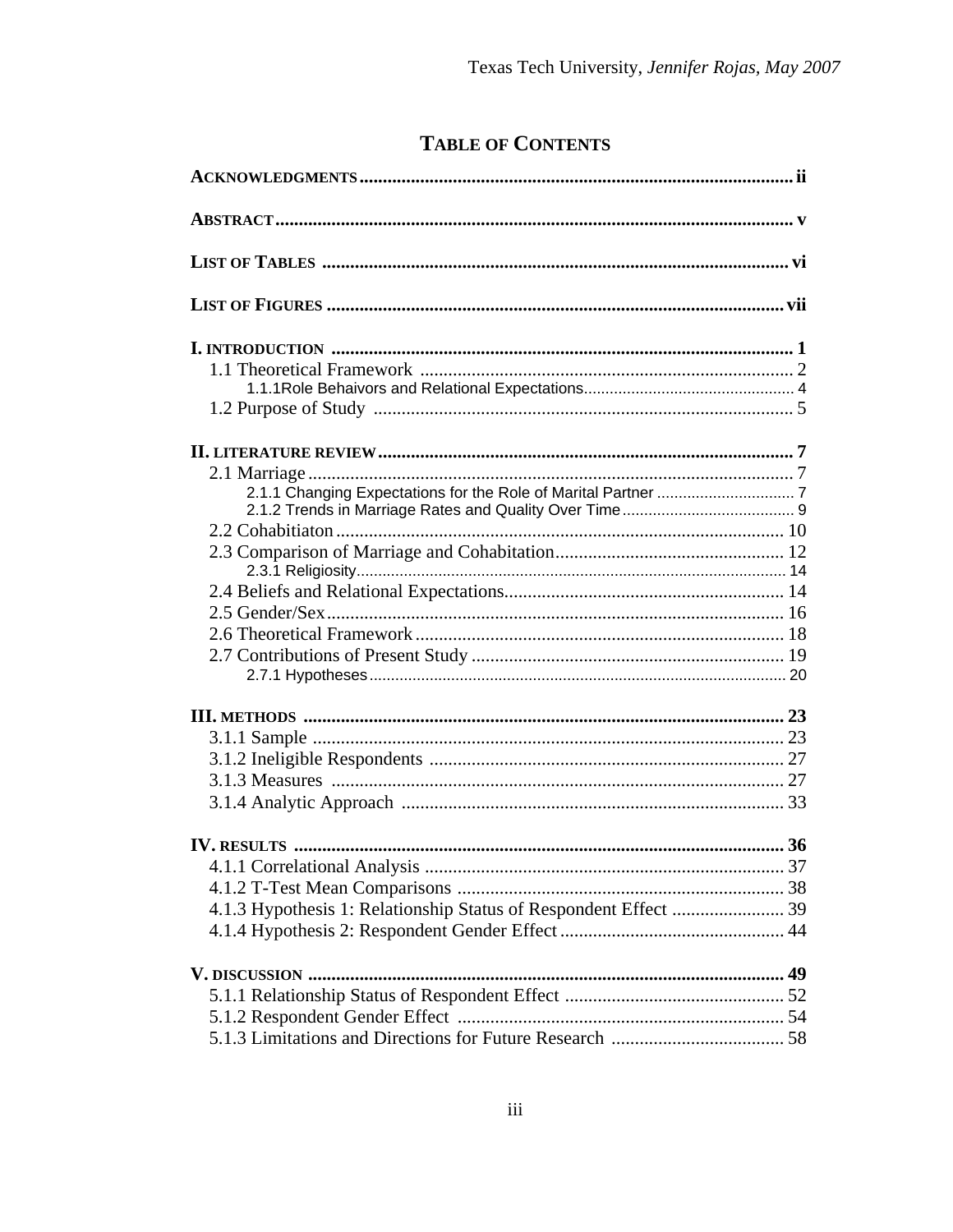| Appendix D: Approved Institutional Review Board (IRB) Proposal  82 |  |
|--------------------------------------------------------------------|--|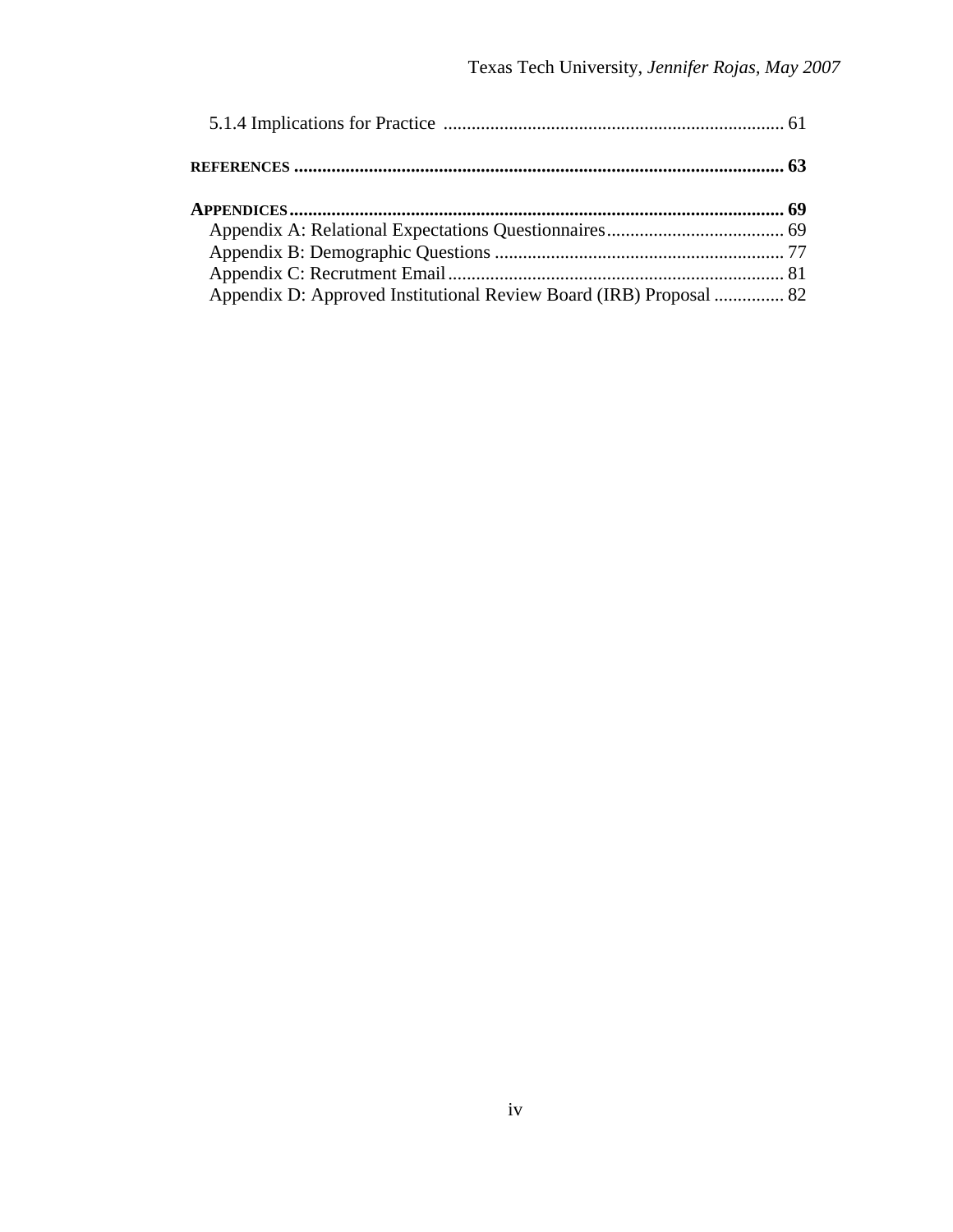#### **ABSTRACT**

Using data from a sample of 74 undergraduates (54% Women, 46% Men), I examine relational expectations held toward married and cohabiting couples, and how expectations vary for women and men. The hypotheses include:  $H_1$  Cohabiting respondents will report higher expectations for cohabiting targets and married respondents will report higher expectations in the married targets;  $H_2$  Women respondents will report higher expectations toward women and men targets than men report. The study design involved 474 students; with the criteria for selection of respondents, 400 respondents were omitted from analyses. The results indicate support for  $H_1$  regarding relationship status in the case of physical expectations, and support for  $H_2$  regarding respondent gender in the case of social/leisure expectations and verbal expectations.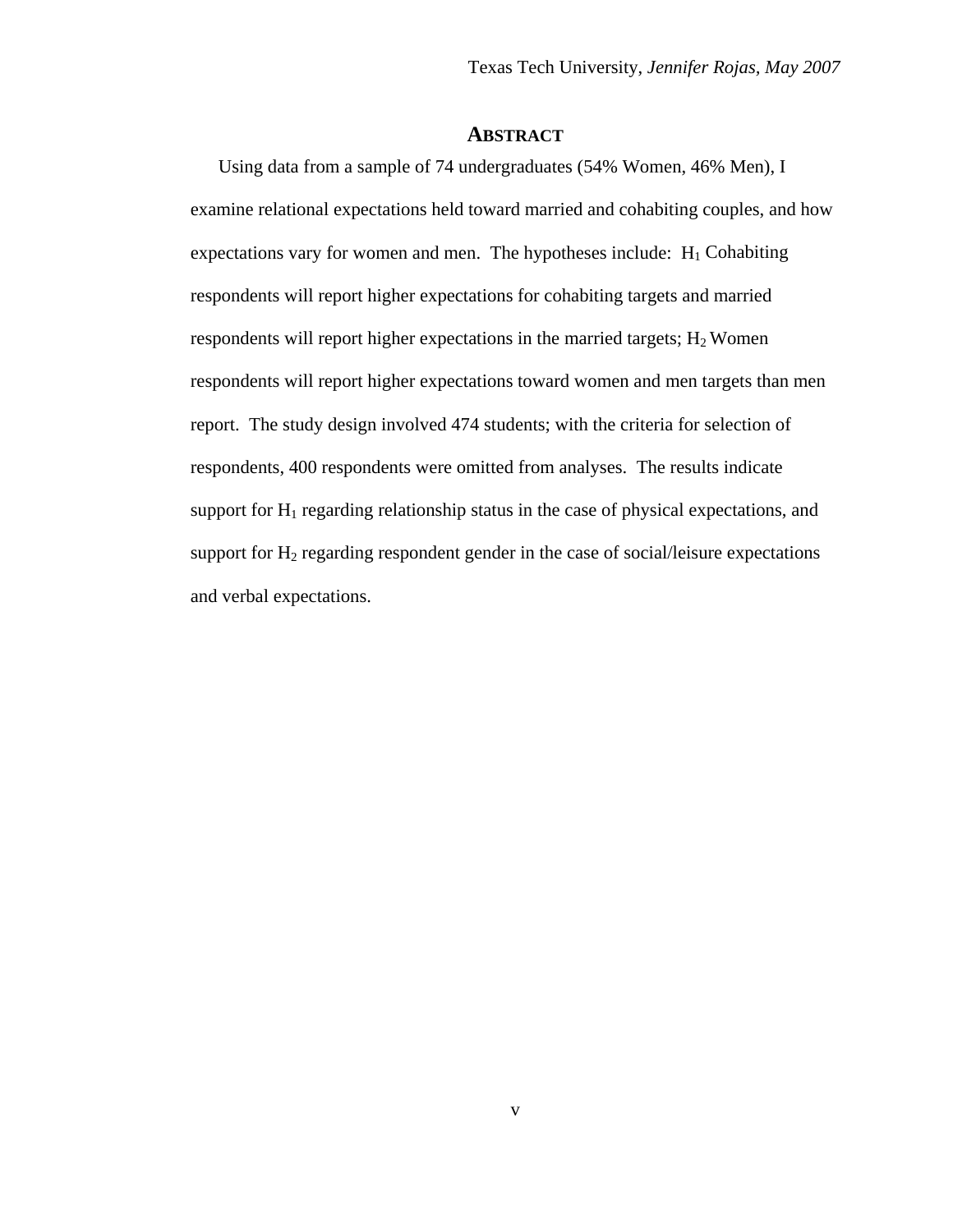# **LIST OF TABLES**

| 3.1 |                                                               |  |
|-----|---------------------------------------------------------------|--|
| 3.2 | Subscales with the Relationship Expectation                   |  |
| 4.1 |                                                               |  |
| 4.2 | Multivariate Analysis of Variance for Relationship Status  41 |  |
| 4.3 | Paired Sample Statistics Between Subscales for Married        |  |
| 4.4 |                                                               |  |
| 4.5 | Paired Sample Statistics Between Subscales for Married        |  |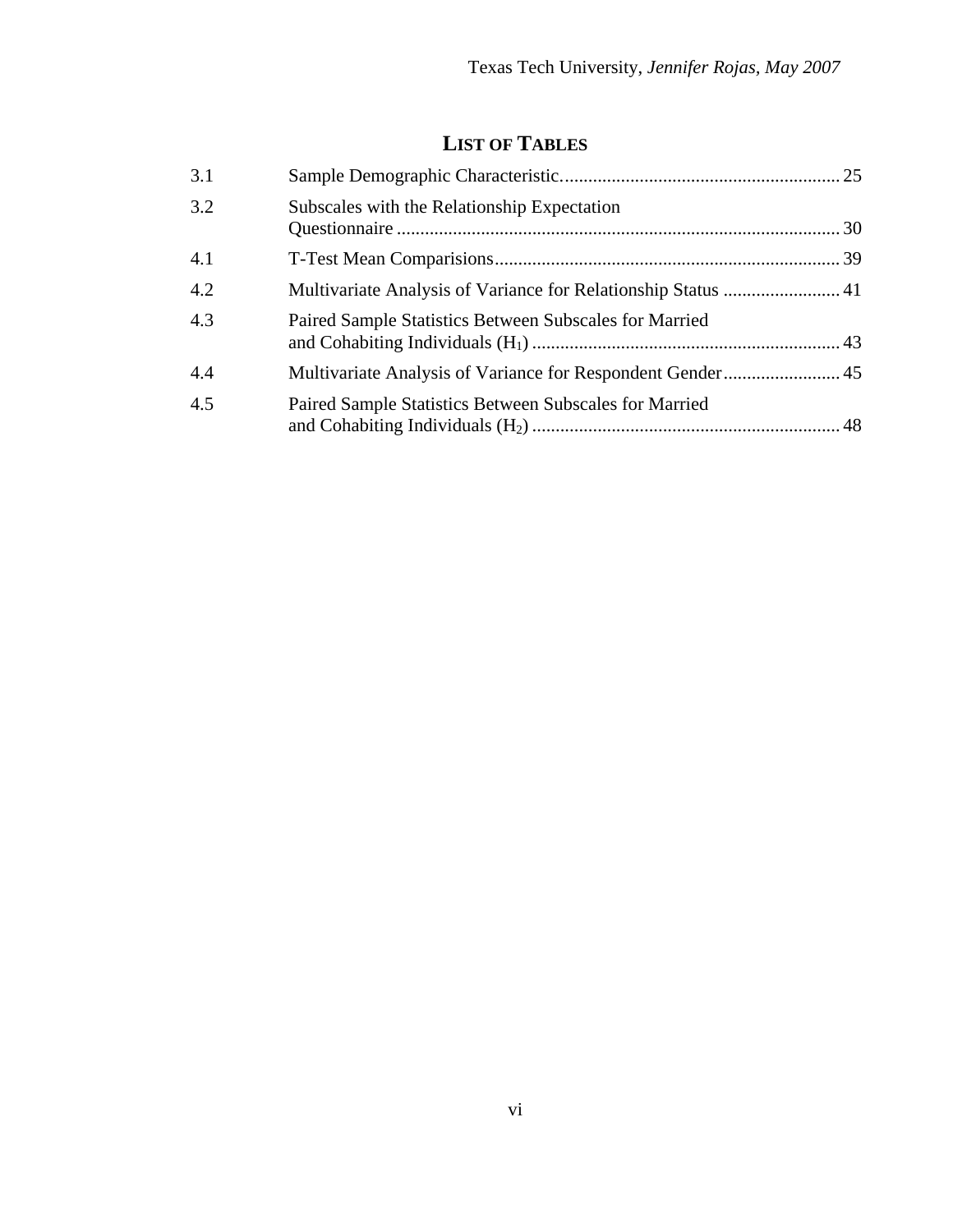## **LIST OF FIGURES**

| 4.1 |  |
|-----|--|
| 4.2 |  |
| 4.3 |  |
| 4.4 |  |